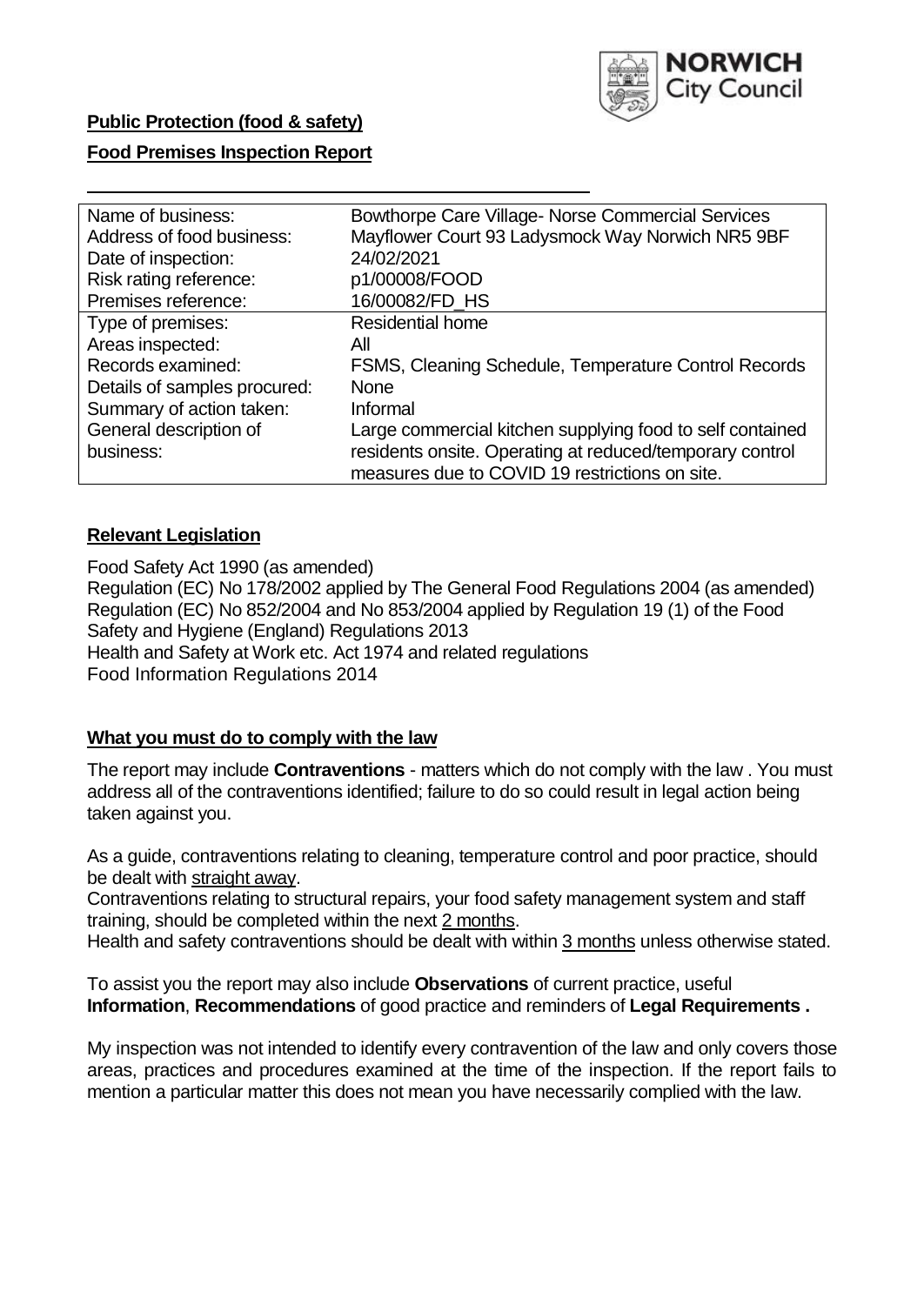# **FOOD SAFETY**

## **How we calculate your Food Hygiene Rating:**

 The food safety section has been divided into the three areas which you are scored against for the hygiene rating: 1. food hygiene and safety procedures, 2. structural requirements and 3. confidence in management/control procedures. Each section begins with a summary of what was observed and the score you have been given. Details of how these scores combine to produce your overall food hygiene rating are shown in the table.

| <b>Compliance Area</b>                     |          |           |                | <b>You Score</b> |           |    |           |    |                |  |  |
|--------------------------------------------|----------|-----------|----------------|------------------|-----------|----|-----------|----|----------------|--|--|
| Food Hygiene and Safety                    |          |           | $\overline{0}$ | 5                | 10        | 15 | 20        | 25 |                |  |  |
| <b>Structure and Cleaning</b>              |          |           | $\Omega$       | 5                | 10        | 15 | 20        | 25 |                |  |  |
| Confidence in management & control systems |          |           | $\bf{0}$       | 5                | 10        | 15 | 20        | 30 |                |  |  |
|                                            |          |           |                |                  |           |    |           |    |                |  |  |
| <b>Your Total score</b>                    | $0 - 15$ | <b>20</b> | $25 - 30$      |                  | $35 - 40$ |    | $45 - 50$ |    | > 50           |  |  |
| <b>Your Worst score</b>                    | 5        | 10        | 10             |                  | 15        |    | 20        |    | $\blacksquare$ |  |  |
|                                            |          |           |                |                  |           |    |           |    |                |  |  |
| <b>Your Rating is</b>                      | 5        | 4.        | 3              |                  | 2         |    |           |    | $\overline{0}$ |  |  |

Your Food Hygiene Rating is 5 - a very good standard



# **1. Food Hygiene and Safety**

 with legal requirements. You have safe food handling practices and procedures and all the Food hygiene standards are high. You demonstrated a very good standard of compliance necessary control measures to prevent cross-contamination are in place. Some minor contraventions require your attention. **(Score 5)** 

#### Contamination risks

 with bacteria or allergens or its physical contamination with dirt, foreign objects or **Contravention** The following exposed food to the general risk of cross-contamination chemicals:

• worn chopping boards

**Observation** I was pleased to see you were able to demonstrate effective controls to prevent cross-contamination.

#### Hand-washing

**Contravention** The following indicated that hand-washing was not suitably managed:

• the wash hand basin was obstructed by large wheeled containers containing food stuffs.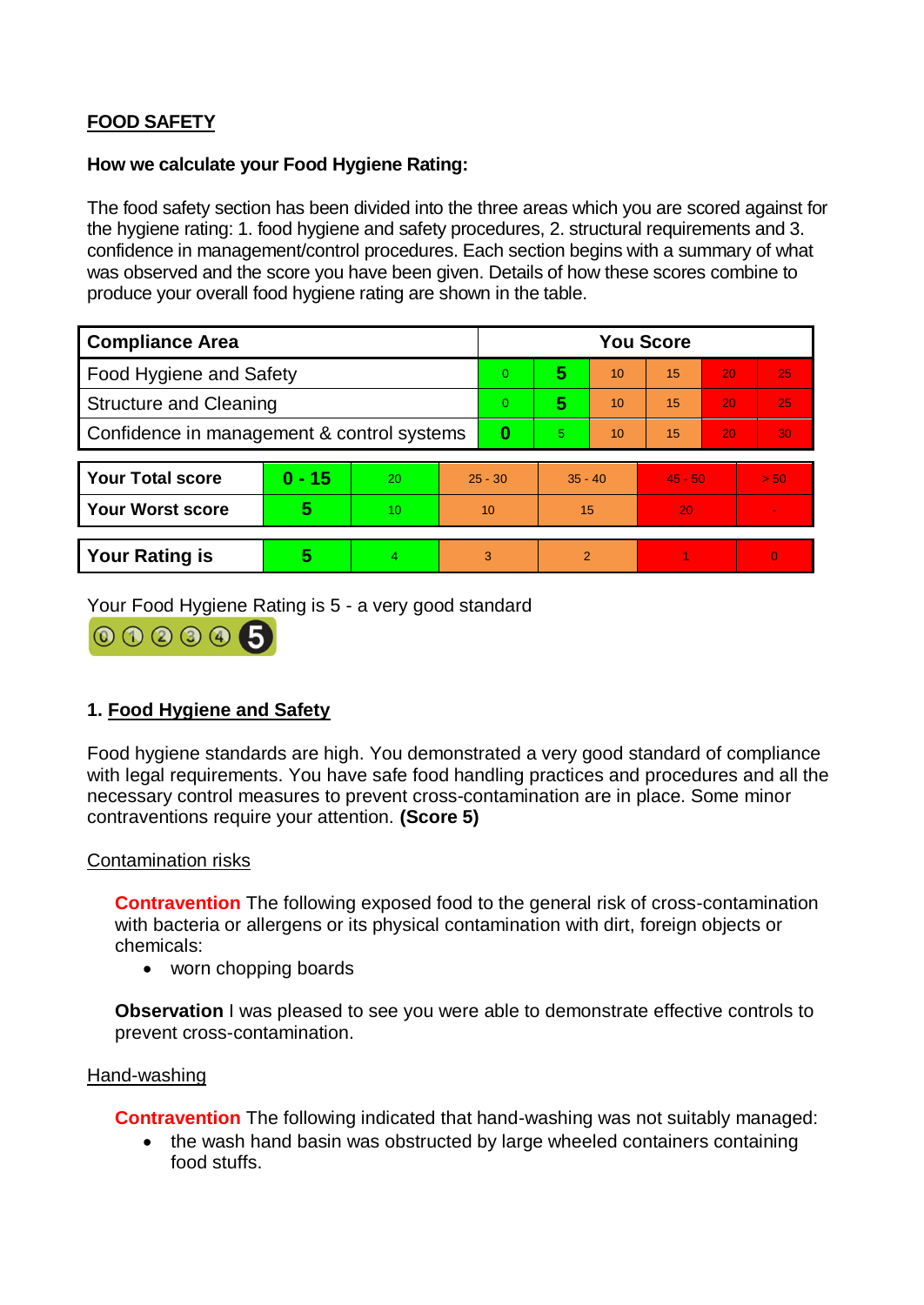#### Personal Hygiene

**Observation** I was pleased to see that standards of personal hygiene were high.

## Temperature Control

 **Observation** I was pleased to see you were able to limit bacterial growth and/or survival by applying appropriate temperature controls at points critical to food safety and that you were monitoring temperatures.

# **2. Structure and Cleaning**

The structure facilities and standard of cleaning and maintenance are all of a good standard and only minor repairs and/or improvements are required. Pest control and waste disposal provisions are adequate. The minor contraventions require your attention. **(Score 5)** 

## Cleaning of Structure

**Contravention** The following items were dirty and require more frequent and thorough cleaning:

• high level cleaning as dust was seen on high level window sills

**Observation** The kitchen had been well maintained and the standard of cleaning was generally very high.

## Cleaning Chemicals / Materials / Equipment and Methods

**Observation** I was pleased to see that the premises was kept clean and that your cleaning materials, methods and equipment were able to minimise the spread of harmful bacteria between surfaces.

# Pest Control

**Contravention** Pest proofing is inadequate particularly in the following areas:

no pest proof door screen was seen to an open external door open

## **3. Confidence in Management**

A food safety management system is in place and you comply fully with the law. Hazards to food are understood properly controlled managed and reviewed. Your records are appropriate and being maintained. All your staff are suitably supervised and trained. You have a very good track record. **(Score 0)** 

## Type of Food Safety Management System Required